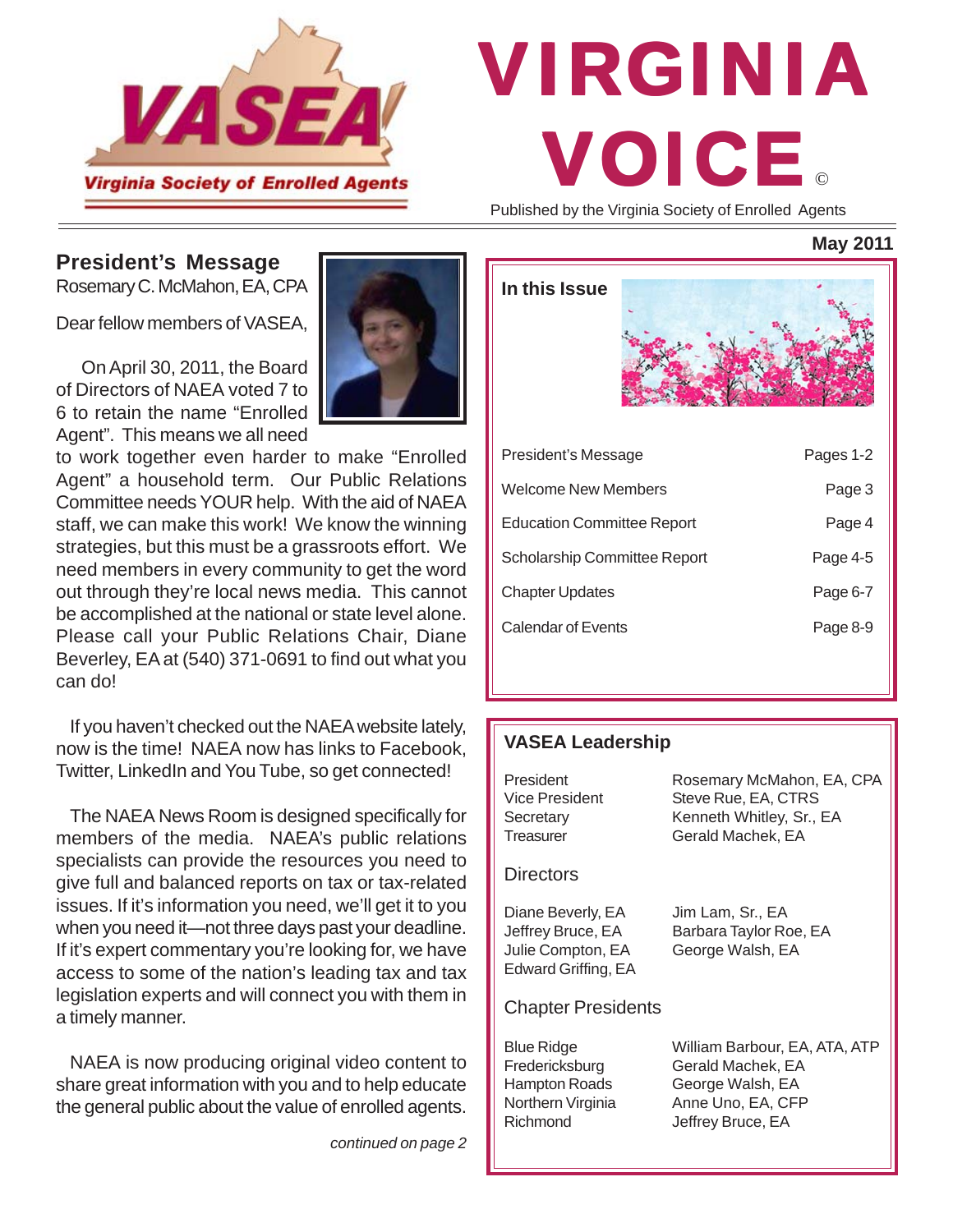#### *Presidents Message - continued from page 1*

[Click here](http://www.naea.org/MemberPortal/About/NewsRoom/NAEA_YouTube_Channel.htm) for an index of the available videos, but be sure to visit the [NAEA Channel Home Page](http://www.youtube.com/user/NAEAChannel) and click Subscribe so that you can receive automatic notices whenever new content is posted.

IRS Commissioner, Doug Shulman, came to speak at the spring NAEA Board Meeting and Affiliate Presidents' Exchange. He understands the role that Enrolled Agents play in our country's tax system and appreciates our guidance and support. He spoke of the new initiatives for the tax preparer community and the challenges that IRS faces when implementing Congressional directives. More details on the commissioner's speech will be available in the EAlert.

VASEA's focus this year will also be on Membership; both what we can do for our members and what our



*IRS Commissioner Douglas Shulman addresses the NAEA Board of Directors and Affiliate Presidents at the NAEA APEX meeting on Friday, April 29, 2011 in Washington, DC.*

members can do for our organization. Jim Lam, EA our Membership Chair, will be announcing a membership committee meeting in the near future. All chapter membership committees are urged to attend. We want to make sure that we are delivering on our commitments to the membership by offering services that enhance your practices and careers. We also need to make sure that all members are contacted promptly, are welcomed into our chapters, and are aware of their importance to our organization.

In closing, I hope you all had a busy and prosperous tax season this year. If you're like me, there's still plenty of work to do! This is a good time to take a break, but be ready for the Spring Seminar – It's just around the corner. I hope to see you all there – we've got a great lineup of speakers and topics!

Sincerely,

Rc Mi Malcon

Rosemary C. McMahon, EA, CPA VASEA President

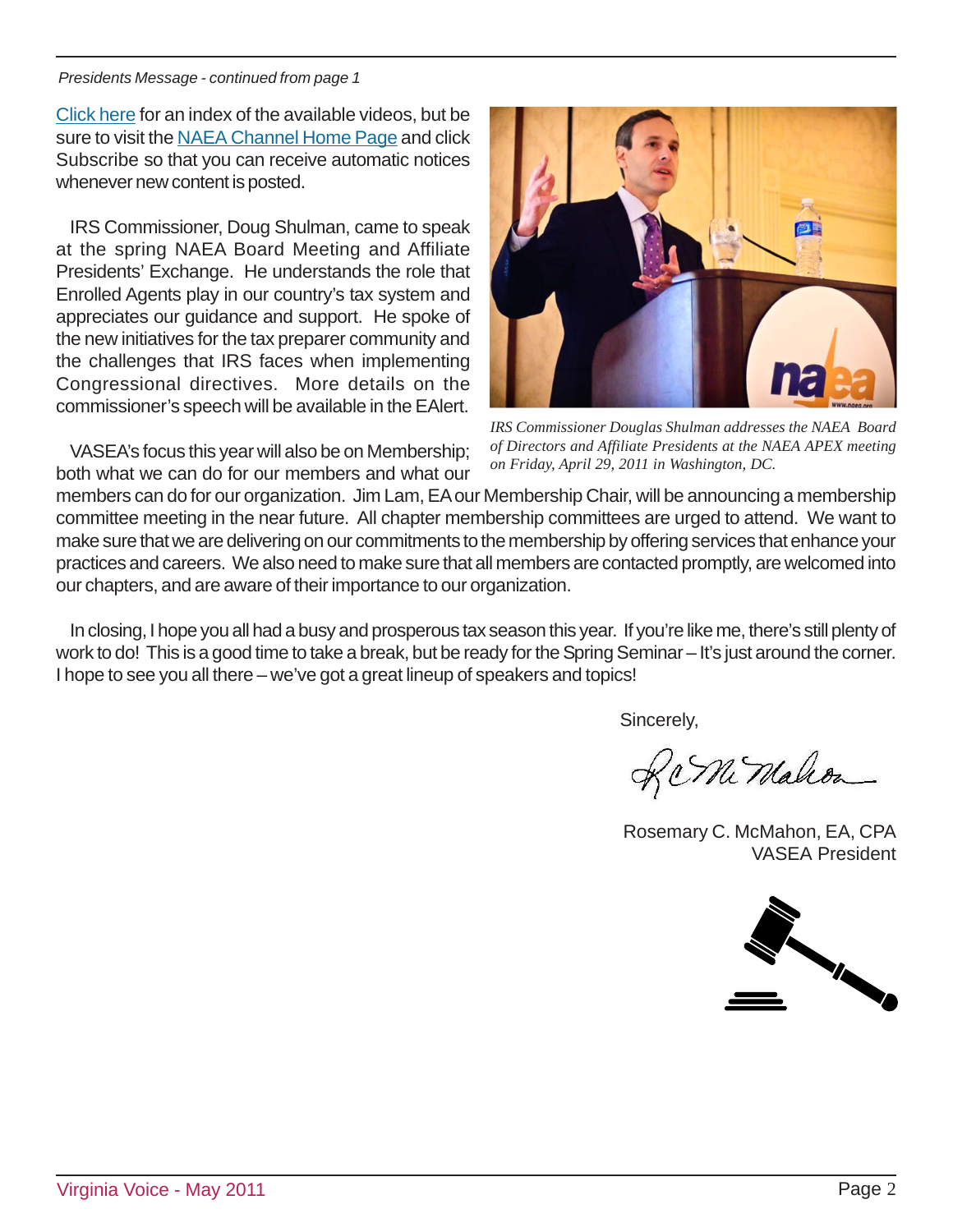## **Welcome New Members and Associates!**

**Alexander Chan, EA** Fairfax Station, VA

**Lori Christ, EA** Potomac Falls, VA

**Tawanda M. Connor, EA** Chester, VA

**Teri Englebright Jennings** Hampton, VA

**Michael J. Estock, EA** Ashburn, VA

**Smitha Kutnikar, EA** Herndon, VA

> **Arun K. Lal, EA** Vienna, VA

**Vaughan M. Long, EA** Richmond, VA

**Daisy McGinley, EA** Alexandria, VA

**Rosalie P. Mitchell** Yorktown, VA

**Eric W. Moore, EA** Henrico, VA

**Marcelino P. Neri, EA** Arlington, VA

**Phuoc Nguyen, EA** Springfield, VA

**Susan Marie Nordgren, EA** Winchester, VA

**Atiqullah Panjshiri** Alexandria, VA

**Carol A. Pettit, EA** Alexandria, VA

**Angela Pieper** Woodbridge, VA

**Karen Ramsey** Newport News, VA

**Margaret J. Shattuck, EA** Arlington, VA

> **James Slicer** King George, VA

**Patricia L. Smith** Pulaski, VA

**Karen K. Tieu, CPA, EA** Alexandria, VA

**Tracey S. Volkay, EA** Richmond, VA

**Cheryl Vonderharr** Chesapeake, VA

**Catherine S. Walton** Richmond, VA

> **Diana V. White** Falls Church, VA

**Vickie Wilkins, EA** Stephens City, VA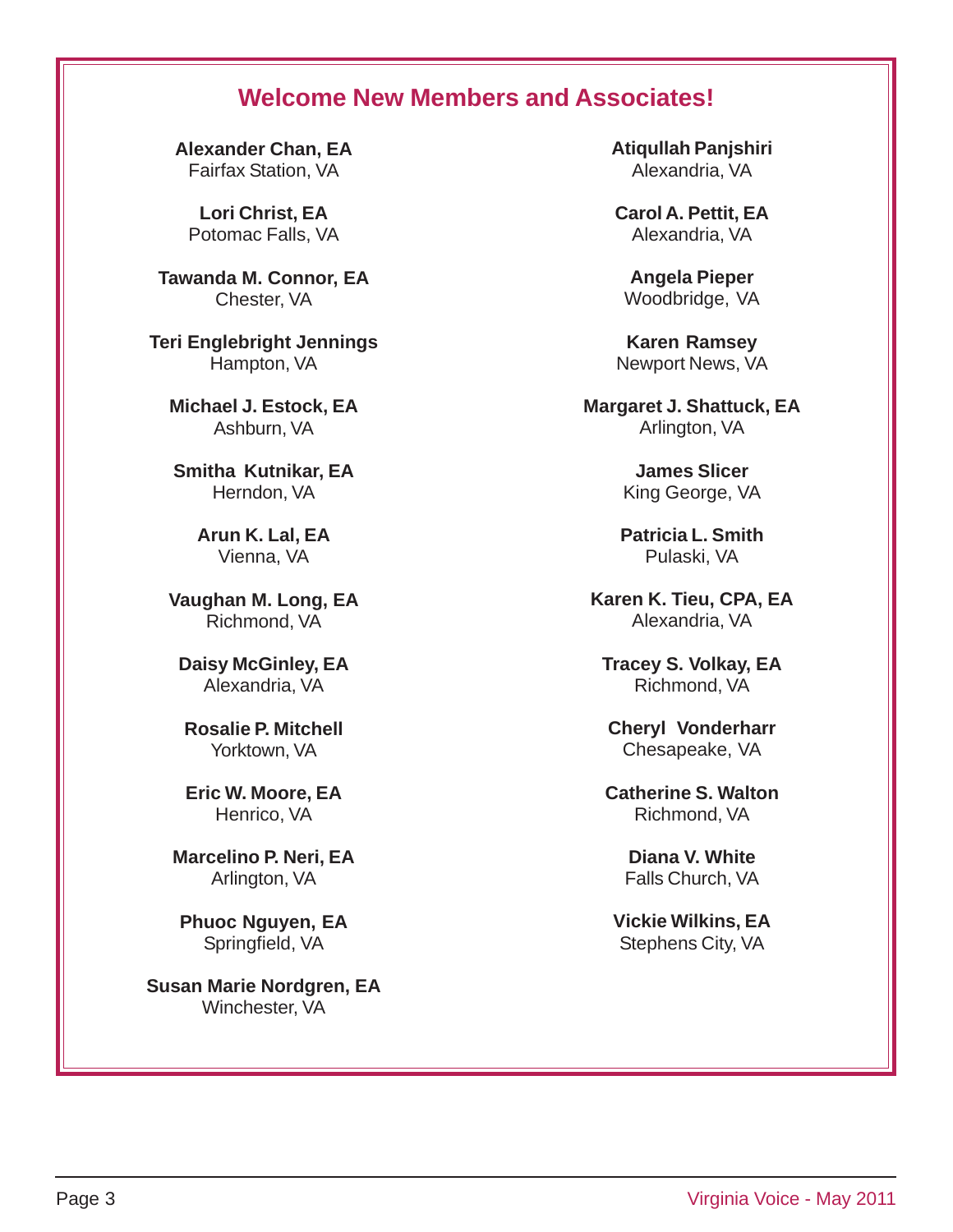## **VASEA Education Committee Update**

*by Pat Inman, EA, Chair*

The 23<sup>rd</sup> Annual VASEA Spring Seminar is just around the corner. We have several excellent speakers<br>lined up for this year's seminar which will be held in Fredericksburg **June 2-4, 2011**. lined up for this year's seminar which will be held in Fredericksburg **June 2-4, 2011**.

- Alice Orzechowski, CPA, will speak on Tax Issues for Seniors.
- Marilyn Meredith, EA, will cover Passive Activities, Foreclosures, Short Sales and Cancellation of Debt.
- · Paul LaMonaca, CPA, will speak about the 2010 Health Care Act and Subchapter S-Corporations. On the final day of the seminar,
- Carol Thompson, EA, will cover Tax Representation, and
- Barry Iacono, EA, CFP, will look at Schedules C and E.

Changes to this year's VASEA seminar schedule include movement of Ethics and the VASEA Annual meeting to the Fall seminar. This year the Fall Seminar will be held in Charlottesville, VA. Additional details will be available on the VASEA website in the coming months.

In addition to the VASEA Spring and Fall Seminars, we have partnered with **Gear Up** again this year to offer Tax Update seminars, Small Business and Business Entity seminars and a Social Security/Health Care seminar. The Gear Up seminars will be held at several locations in Virginia throughout the year. See the VASEA website or pages 8-9 of this newsletter for more details.

As most of you know, the approval process for sponsors of continuing education, including VASEA, is being revamped by the IRS. VASEA received a letter on April 26, 2011 from the IRS Office of Professional Responsibility (OPR) extending our current sponsor status through December 30, 2011. OPR will continue to oversee continuing education sponsors until the new Circular 230 is finalized. At that time, responsibility will shift to the IRS Return Preparer Office and guidelines on the new approval process will be issued.

## **Memorial Scholarship Committee Report**

*Diane Beverly, EA & Beth Geiger, EA, Scholarship Committee Co-chairs*

Within the last two years, VASEA has lost two of its most respected and beloved members, Bess<br>Messmer, EA and Jim Reames, EA. A memorial scholarship fund was created in their honor to<br>help aspiring EAs who wish to take the Messmer, EA and Jim Reames, EA.A memorial scholarship fund was created in their honor to help aspiring EAs who wish to take the VASEA SEE Review Course. VASEA members who were inspired by Bess, Jim or both donated to the fund allowing us to offer three scholarships this year – a first place scholarship of \$500, a second place scholarship of \$300 and a third place scholarship of \$200. The committee had a difficult time choosing from the many qualified candidates who applied. After careful review, the committee is pleased to announce the 2011 Memorial Scholarship recipients:  $1<sup>st</sup>$  place – Linda Soares,  $2^{nd}$  place – Cynthia Canady, and  $3^{rd}$  place – Kim Nuemann. Congratulations to all three winners! We wish them all the best as they pursue the Enrolled Agent designation. An excerpt from Linda Soares' award winning scholarship application is printed on page 4 of this newsletter.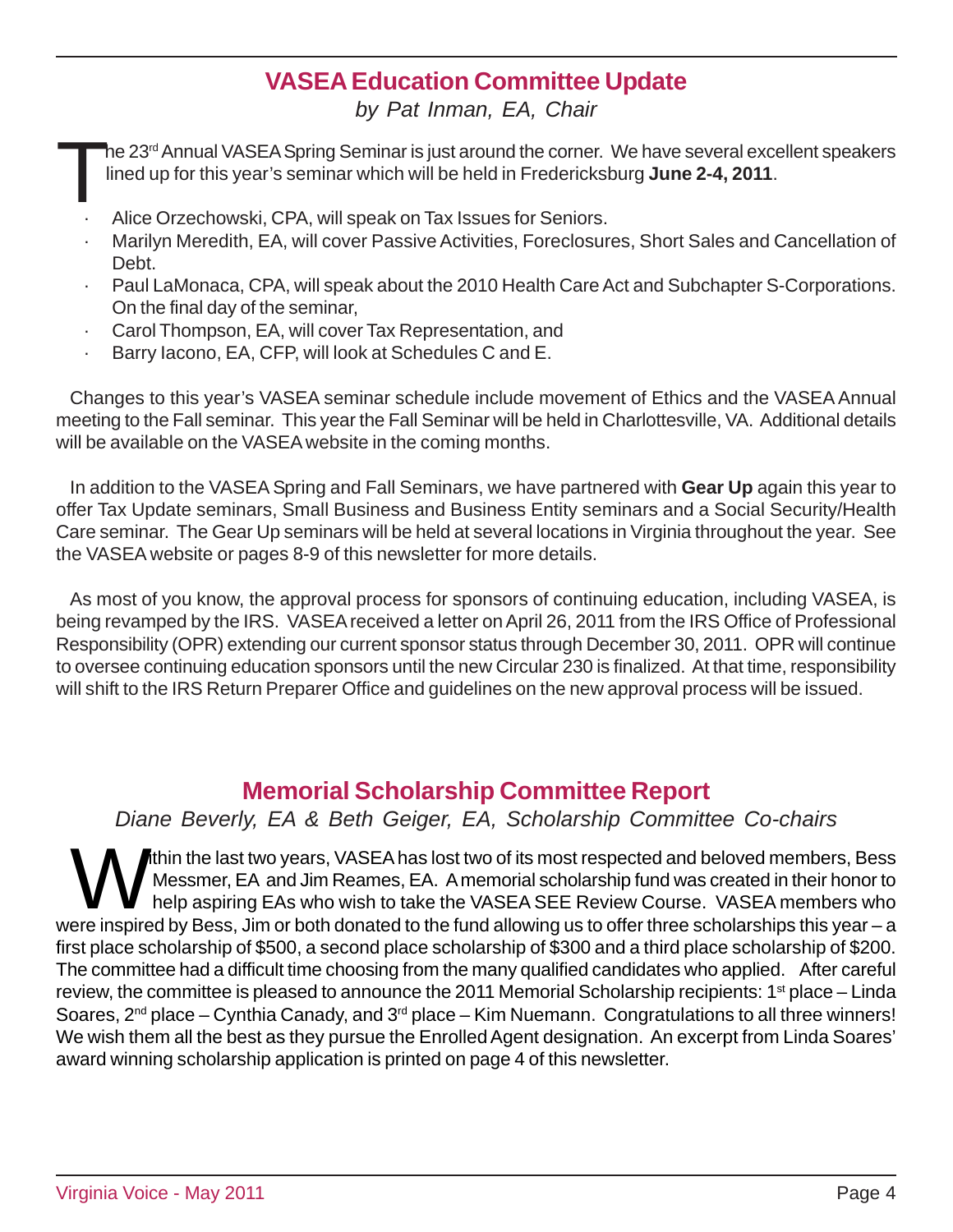## **Excerpt from 1st Place Scholarship Winner Linda Soares' Application**

*by Linda Soares, Associate Member & Aspiring EA* **2 3**

### *What benefits do you hope to derive from passing the Special Enrollment Exam (SEE)?*

From passing the SEE Exam, I hope to derive the benefits of gaining more knowledge and more skills to successfully represent my tax clients in front of the IRS. Being able to practice before the IRS, and discussing all matters connected with a presentation to the IRS on behalf of the taxpayer is a area that will benefit my business. In addition, it will give me the opportunity in preparing and filing documents, communicating with the IRS, and representing my client at meetings.

### *Summarize your tax preparation experience:*

**4** clients often refer their friends and speak very highly of my service. I have a strong passion in doing taxes, and I I have over seventeen years experience preparing income taxes. At the present time, I have over one hundred clients. Over half of my clients have been receiving services from my business for many years. As a result, my enjoy helping and educating people.

### *Education (i.e. highest level achieved):*

The highest level of education I achieved is a B.S. in Accounting, and I have taken a few classes towards a MBA. In addition for many years, I have attended the Tri-State Seminar, refresher courses for the new tax laws, attended IRS webinars and IRS Nationwide Tax Forum.

### **Professional Affiliations:**

Member of National Association of Tax Professionals (NATP), Virginia Society of Enrolled Agents (VSEA), Virginia Society of Tax Professional (VSTP), National Society of Enrolled Agents (NSEA) and Soroptimist International of Woodbridge (SIOW).

### **6 8 Personal Essay:**

When I received an email for an opportunity to apply for the SEE scholarship in Honor of Bess Messmer and Aaron G. "Jim" Reames, I was very excited in getting started to work on this essay. I have done my best in describing what participating in this program means to me, what I would like to accomplish by passing the SEE exam and what my plans are for the future. By doing this I hope to obtain a scholarship to attend the SEE preparation class.

8 Agents Exam. I also would gain valuable information and have the opportunity to interact with other tax professionals My participation in the SEE program would enable me to be better prepared to successfully pass the Enrolled to share tax information. I am very excited about having the opportunity to absorb the information presented to complete what could be a difficult task to accomplish alone.

**9** eliminate additional assistance from outside parties to represent my tax clients with any situation that may occur By passing the SEE exam, I will accomplish the privilege of representing my tax clients before the IRS. This will in reference to tax preparation. This will allow my business to expand by letting clients know I am with them until the end. Also, the opportunity for future growth for my company long term is very high.

It would also be a great accomplishment to graduate from the associated status to an Enrolled Agent status. In addition, the Continuing Professional Education (CPE) courses I currently attend each year will count towards an Enrolled Agents credentials.

After successfully completing the EA exam, I plan to continue my education and obtain a Masters Degree in Taxation. This will enable me to learn more about the domestic and international tax law changes. In addition, I plan to become more active with the Virginia Society of Enrolled Agents (VASEA) by volunteering to help with seminars and attending monthly meetings.

In summary, it is my pleasure to submit this application and express what winning this scholarship would mean to me, my accomplishments upon passing the SEE and my plans for the future.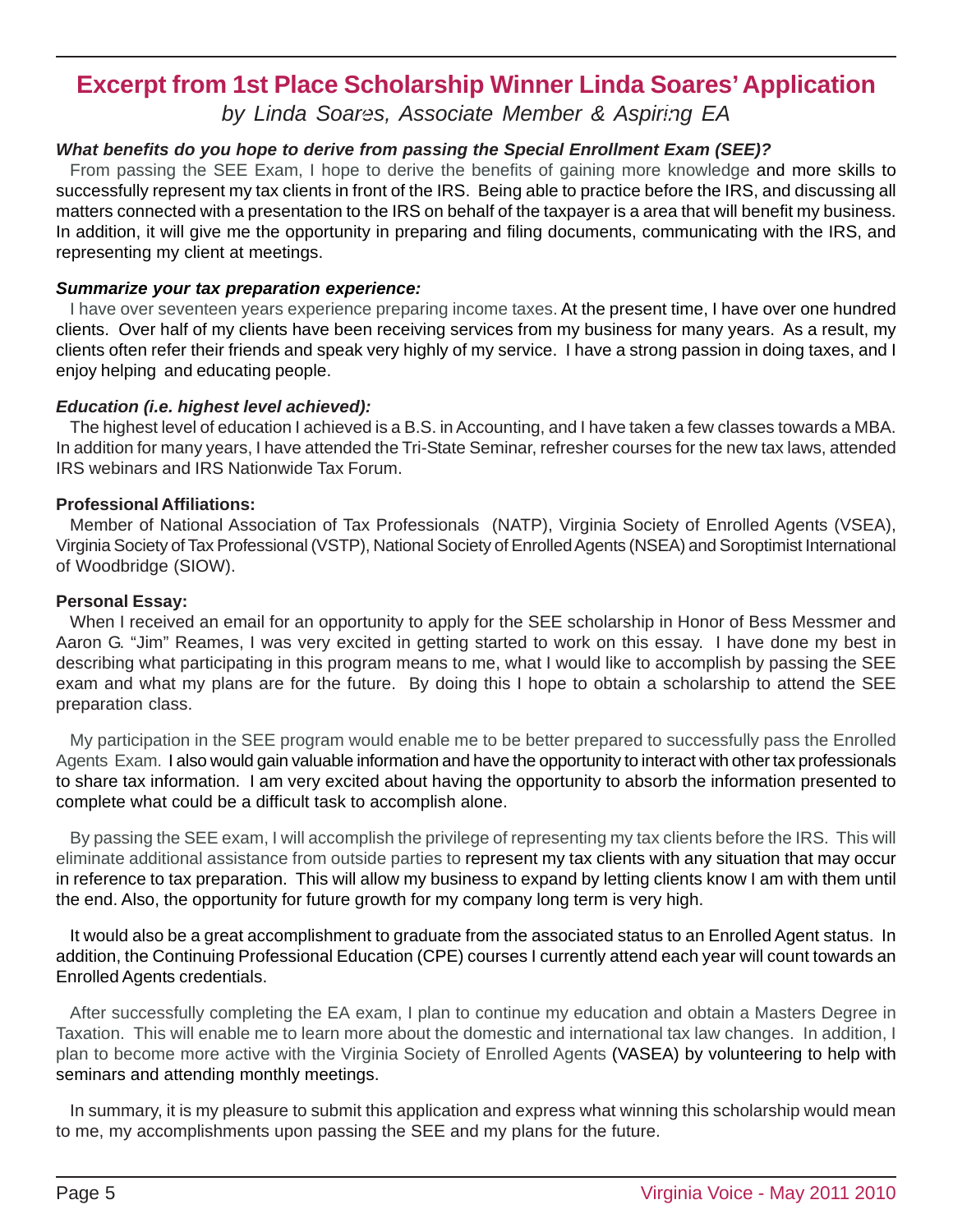## **Blue Ridge Chapter Update**

## *by David Tanner, EA, Chapter Vice President*

The Blue Ridge Chapter of the Virginia Society of Enrolled Agents meets monthly on the third Wednesday at various restaurants at noon in the Lynchburg, Roanoke, Rocky Mount area. We meet each month except for November, February and March. Each month we have different speakers except for April when we have a roundtable discussion about the previous tax season. The speakers enable us to offer continuing education credits. Speakers include IRS personnel, tax attorneys, local government officials or members of our group talking about their specialty.

Our President is Bill Barbour, EA, Vice-President is David Tanner, EA, and Secretary-Treasurer is Fritz Greimel, EA.

## **Hampton Roads Chapter Update**

### *by George Walsh, EA, Chapter President*

Hello all, George Walsh, EA President of the Hampton Roads Chapter sending you an update. Our biggest current news is our annual four hour educational seminar Saturday May 14, 2011 starting with breakfast at 8:30 a.m. at the normal Hilton Airport, 1500 North Military Highway, Norfolk, VA 23502 location. The IRS is allowing Ley Mills a Northern Virginia Stakeholder Liaison to present for us. The seminar will include two hours of Ethics to satisfy your annual requirement and an additional two hours on a variety of contemporary issues including: FBAR (foreign bank account reporting) and offshore accounts, OIC (offers in compromise) – Liens, SB-SE (small business – self employed), PTINS (preparer tax identification numbers) and EFILE. Wow, this is a lot of material. The registration fee is \$80 members and \$90 non-members. Send your check to Rodger Ladd, EA our treasurer, made out to HRCVASEA at 4403 Portsmouth Blvd., Portsmouth , VA 23701.

We have several good educational seminars planned for the balance of the year but none are firmly dated as of today. Stay tuned or show up the third Wednesday of every month excepting big tax deadlines at the Norfolk Airport Hilton. The breakfast meetings begin at 7:30 a.m. letting out at 9:00 a.m. for an hour of CE each month.

We are searching for two new board members. One member is needed to assist Kathleen Stasulis, EA in the membership area with the particular job of inviting new EAs in the area and potential associates to our meetings as well as greeting new members. The second member is needed for the job of organizing the aforementioned annual four hour May seminar.

Take care and congratulations for surviving another tax filing season.

## **Northern Virginia Chapter Update**

### *by Bill Wilke, EA, Chapter President and Vivian F. Sangunett, EA, Chapter Board Member*

A dinner meeting with one hour of CPE is generally held on the fourth Wednesday of each month at 6:30 p.m. at the Marco Polo Restaurant in Vienna. Daytime seminars (3-4 hours of CPE; free to chapter members) are held in May and September. In addition, the chapter sponsored annual Tri-State Seminar is always held the third Saturday in January and includes presentations by tax administrators from Virginia, Maryland, and DC on changes to their tax laws, as well as problem sets showing how these laws translate to tax returns.

The May seminar will be Tuesday, May 17<sup>th</sup> at Antioch Christian Church in Vienna. The church's address is 1860 Beulah Road, Vienna, VA. The speaker will be Willima Kovatch, Esq. The topics will be one hour on Elder Care issues and one hour on Foreign Tax issues. The time is from 9:30 a.m. to 12 p.m.

Join us on Wednesday May 25th at the Marco Polo Restaurant in Vienna. Cocktails at 6:30 and dinner at 7:00. RSVP to Sherry Loop swloopea@aol.com or (703) 866-9152.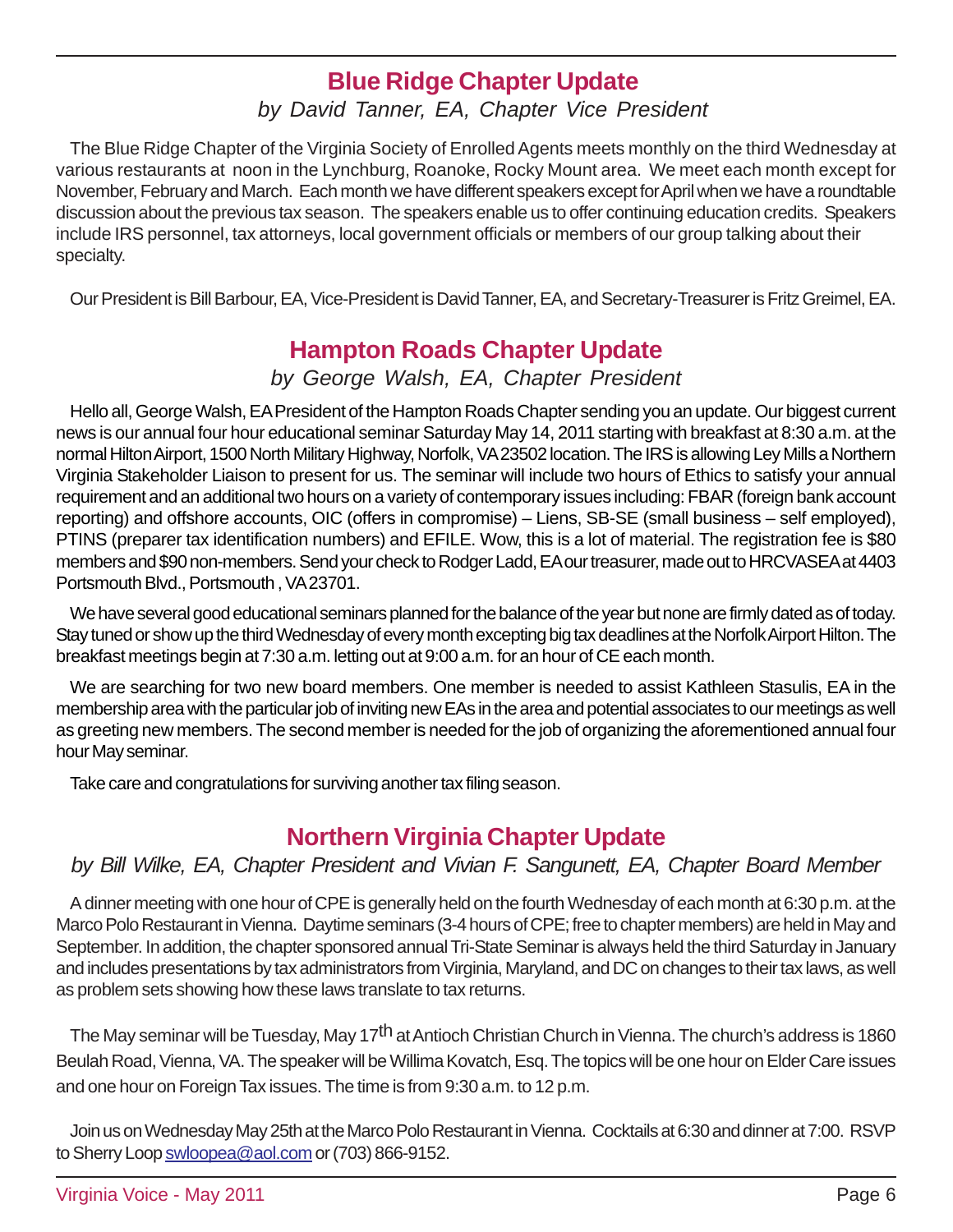## **Fredericksburg Chapter Update**

## *by Gerald Machek, EA, Chapter President*

The Fredericksburg Chapter of the Virginia Society of Enrolled Agents has been in existence since October 2006. The chapter meets monthly for dinner on the third Wednesday at 6:30 p.m. except for June at Ristorante Renato, 422 William Street, in downtown Fredericksburg.

Our meetings generally have a speaker, but during the months of February, March, and April we will have roundtable discussions on current tax matters. The remainder of the year our meetings generally have a speaker who is capable of providing Continuing Education Credits. Past topics have been Reverse Mortgages, Converting Traditional IRA's to Roth IRAs, and VA State Issues. Every January we have invited the local Commissioners of Revenue: City of Fredericksburg, Stafford County, and Spotsylvania County to come and speak to us on local tax issues and tax processing that they do for the Commonwealth of Virginia.

Our chapter leadership is: Gerald J. Machek, EA, President; Carolyn Brammer, EA, Vice President, and Deborah Gladden, EA, Secretary Treasurer.

## **Richmond Chapter Update**

## *by Jeffrey S. Bruce, EA, Chapter President*

A breakfast meeting, with one hour of CPE, is generally held on the second Thursday of each month except April. The breakfast meetings begin at 7:30 a.m. and are held at the Westwood Racquet Club, 6200 West Club Lane, Richmond, Virginia. The registration fees include breakfast and are \$15 for members and \$20 for non-members.

Fees are collected on-site day of meeting, checks are much preferred to cash. An advance headcount is imperative because of the food and meeting room size logistics. Attendees should register by email to the Richmond Chapter Treasurer Brenda Hayes, EA by lunchtime on the Monday prior to a meeting. Her email is bhayes@brendahayestax.com Persons who have an interest in attending but who are not on the Chapter meeting notice email list could (and should) indicate their intention to attend through the VASEA office or directly to Brenda.

Upcoming Meeting Topics:

• May 12, 2011 – Topic: Tax Consequences of the ROTH IRA, Speakers: Jim Richie from Ameriprise and Emily Pupre from MF

• June 9, 2011 – Topic: 1099 vs. W-2, Speaker: Erin Mackenzie from ADP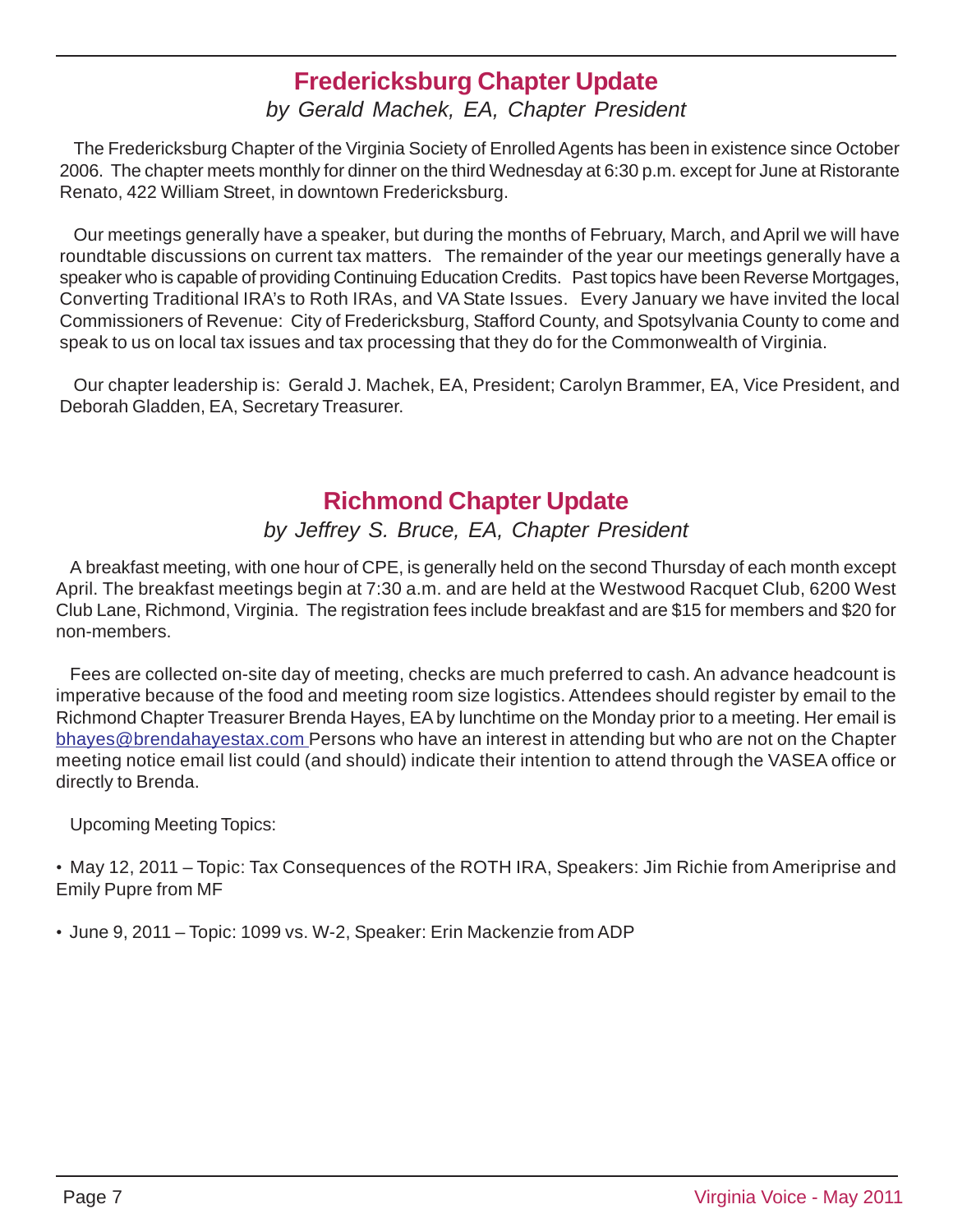## **VASEA Calendar of Events**

### **VASEA SEMINARS**

### **VASEA Spring Seminar (22 CPE hours)** *!!!REGISTER NOW!!!*

### **Thursday-Saturday, June 2-4, 2011, Fredericksburg Conference & Expo Center**

Speakers and topics include: Alice Orzechowski, EA presenting *Success Strategies for Seniors*; Marilyn Meredith, EA presenting *Dealing with Passive Activities and Foreclosures, Short Sales, and Cancellation of Debt* ; Paul LaMonaca, CPA presenting *2010 Health Care Act Tax Issues and Subchapter S-Corporations*; Carol Thompson, EA presenting *Representation: From CP2000 to Audit* and, D. Barry Iacono, EA, CFP presenting *Schedules C and E by the Numbers*.

### **Current Tax Issues Seminar (10 CPE hours)**

### **Thursday-Friday, October 20-21, 2011, Holiday Inn Charlottesville – University Area**

Speakers from IRS, Virginia Department of Taxation, and other agencies will discuss the latest changes in tax law. Two hours of Ethics will be included.

### **VASEA GEAR UP SEMINARS**

Below is the list of 2011 VASEA Gear Up Seminars. VASEA members, their coworkers and employees, receive a 10% discount on these and other Gear Up Seminars. The 10% discount can be used in addition to any current promotions Gear Up may have at the time, including group discounts. **In order to get the discount, you must call Gear Up at 1-800-231-1860 to register and cannot register online. You will need to mention a special code - that code is VSEAG10.**

### **Gear Up Mid-Year Tax Update Seminar (8 hours CPE)**

#### **Wednesday, June 15, 2011, Dulles Airport Marriott**

The *2011 Mid-Year Tax Update* covers all significant tax law changes affecting individuals and businesses from the fall of 2010 up through the day the classes are taught in 2011. The course is offered in the spring/summer time frame, allowing tax professionals to proactively plan for their client needs. The seminar will review congressional legislation, court cases, revenue rulings, revenue procedures, letter rulings, announcements and more. A manual with practice aids will be provided.

### **Gear Up Assisting Small Business A-Z Seminar (8 hours CPE)**

### **Tuesday, June 14, 2011, Dulles Airport Marriott**

Assisting Small Business from A to Z brings practitioners up to speed on all the tax incentives currently available and new incentives for this year. This seminar will cover the taxation, form of legal entity, capitalization, and other considerations necessary to advise small business clients. With the U.S. economy in recession and the eventual anemic economic growth expected to last for years, it's anticipated more small businesses will fail at record numbers and new small business start-ups will accelerate at a record pace. The growth driver in the U.S. for the past several years, the small business, will continue to need expert advice more now than ever.

*Calendar of Events - continued on page 8*